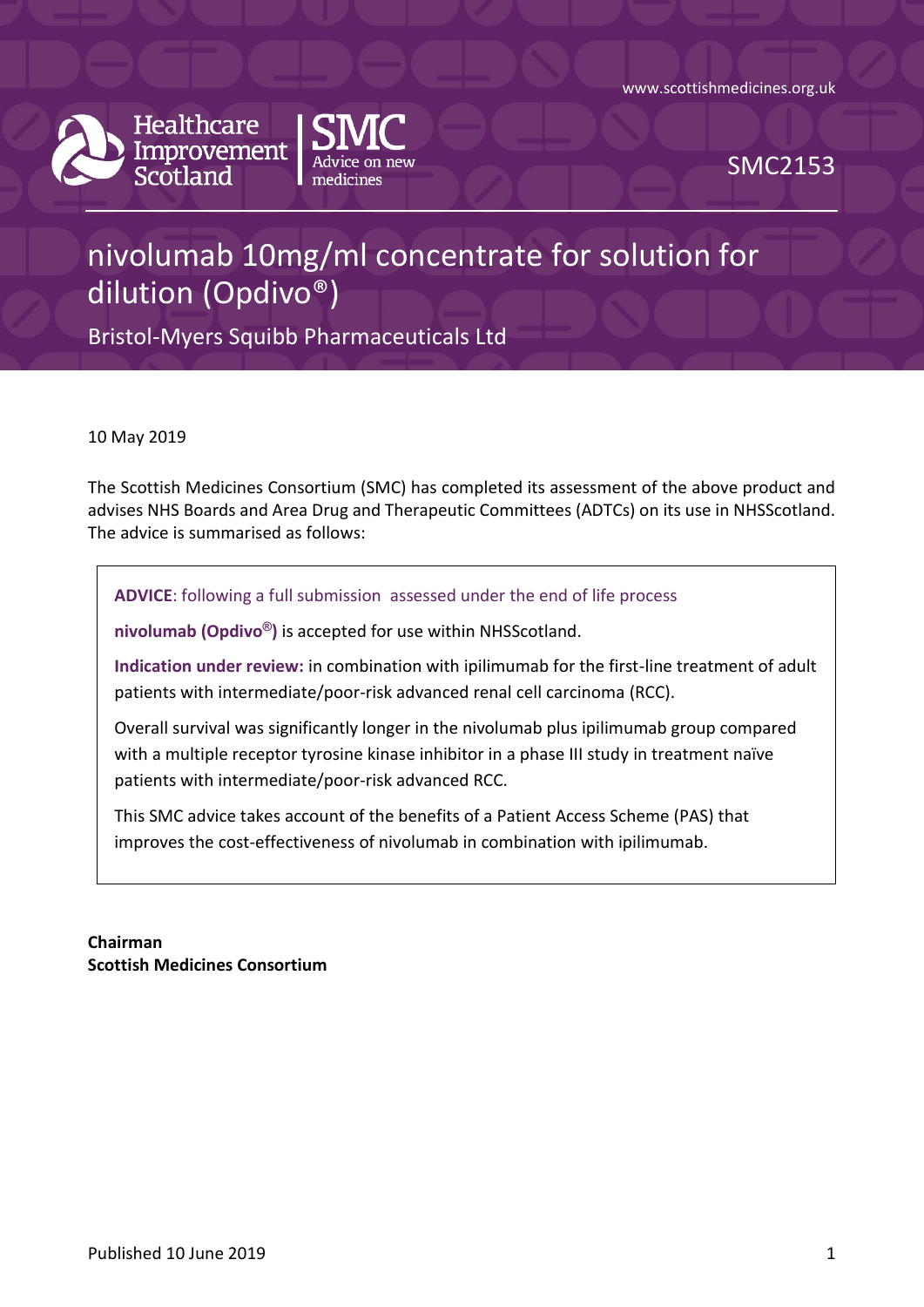### Indication

In combination with ipilimumab for the first-line treatment of adult patients with intermediate/poor risk advanced RCC. $1, 2$ 

### Dosing Information

The recommended dose is 3mg/kg nivolumab in combination with 1mg/kg ipilimumab administered intravenously (IV) every 3 weeks for the first four doses. This is followed by a second phase in which nivolumab monotherapy is administered IV at either 240mg every 2 weeks or at 480mg every 4 weeks. For the monotherapy phase, the first dose of nivolumab should be administered:

 3 weeks after the last dose of the combination of nivolumab and ipilimumab if using 240mg every 2 weeks

or

 6 weeks after the last dose of the combination of nivolumab and ipilimumab if using 480mg every 4 weeks

Treatment should be continued as long as clinical benefit is observed or until the patient is unable to tolerate further treatment.

Treatment must be initiated and supervised by physicians experienced in the treatment of cancer.

### Product availability date

15 January 2019 Nivolumab meets SMC end of life criteria for this indication.

# Summary of evidence on comparative efficacy

Nivolumab potentiates T-cell responses, including anti-tumour responses, through blockade of PD-1 binding to PD-L1 and PD-L2 ligands. Cytotoxic T-lymphocyte antigen-4 (CTLA-4) is also a key regulator of T-cell activity. Ipilimumab is a CTLA-4 inhibitor that blocks T-cell inhibitory signals and increases the number of reactive T-effector cells which mobilize to mount a direct T-cell immune attack against tumour cells. CTLA-4 blockade can also reduce T-regulatory cell function, which may contribute to an anti-tumour immune response. Nivolumab and ipilimumab have been shown to have synergistic anti-tumour activity (in metastatic melanoma). Nivolumab monotherapy is indicated for the treatment of advanced renal cell carcinoma after prior therapy in adults.<sup>1-4</sup>

The evidence supporting the efficacy and safety of nivolumab plus ipilimumab comes from CheckMate 214, a multicentre, randomised, open-label, active-controlled phase III study which recruited adult patients with histologically confirmed RCC with a clear-cell component. Patients were required to have advanced (not amenable to curative surgery or radiation therapy) or metastatic (American Joint Committee on Cancer [AJCC] Stage IV) RCC, and measurable disease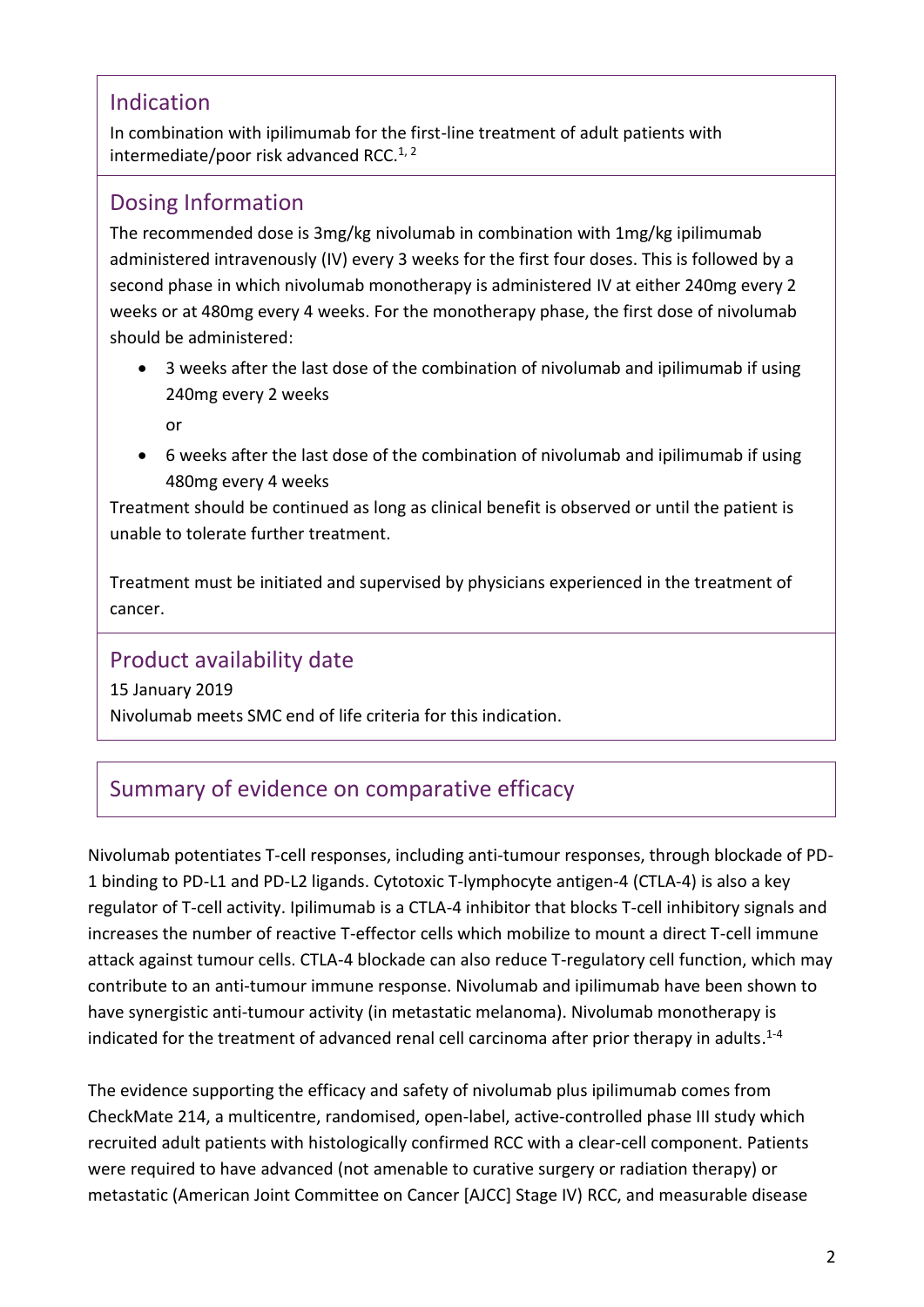according to the Response Evaluation Criteria in Solid Tumours (RECIST) version 1.1. Patients were treatment naïve before enrolment, and had a Karnofsky performance-status score of at least 70 (scale of 0 to 100 with lower scores signifying greater disability).<sup>3, 4</sup>

The International Metastatic RCC Database Consortium (IMDC) risk score, based on six risk factors, was used to classify patients as favourable, intermediate, or poor prognostic risk. Intermediate risk patients had one or two risk factors at baseline, and poor risk patients had three or more. Although patients of all risk categories were included in the study, the primary objectives of the study focused on intermediate and poor risk patients only. Results in the favourable risk group of patients are not relevant to the current submission and will not be discussed.<sup>3, 4</sup>

Patients were randomised to receive nivolumab plus ipilimumab (n=550) or sunitinib (n=546). In the nivolumab plus ipilimumab group, patients received nivolumab 3mg/kg IV combined with ipilimumab 1mg/kg IV every 3 weeks for four doses followed by nivolumab monotherapy 3mg/kg IV every two weeks. Patients in the sunitinib group were given 50mg orally once daily for four weeks, followed by two weeks off and repeated. Randomisation was stratified according to IMDC prognostic score (0 [favourable risk] or 1 to 2 [intermediate risk] or 3 to 6 [poor risk]) and region (US or Canada/Western Europe/Northern Europe or rest of world). Treatment was allowed to continue after initial investigator-assessed progression (using RECIST v1.1 criteria), provided that the investigator felt the treatment was providing clinical benefit and the patient was tolerating treatment. Dose modifications were not permitted for the nivolumab plus ipilimumab group but were permitted for patients treated with sunitinib.<sup>3, 4</sup>

CheckMate 214 had three co-primary outcomes: overall survival, progression free survival (PFS), and objective response rate (ORR), each assessed in all randomised patients in the intermediate and poor risk categories. ORR was defined as the proportion of patients who achieved a best response of complete response (CR) or partial response (PR) and PFS was defined as the time between date of randomisation and the date of first progression (both independently assessed using RECIST v1.1 criteria) or death due to any cause, whichever occurred first. Overall survival was defined as the time between date of randomisation and death due to any cause. Patients were censored if lost to follow-up, if death or progression were not observed, and in the case of the primary PFS analysis, if a patient commenced subsequent anti-cancer treatment.<sup>3-5</sup>

At a median follow up of 25.2 months, 140 / 425 (33%) patients had died in the nivolumab plus ipilimumab group and 188 /422 patients (45%) had died the sunitinib group. Nivolumab plus ipilimumab was associated with a significant improvement in overall survival compared with sunitinib in the intermediate/poor risk population (hazard ratio [HR] 0.63 (99.8% CI: 0.44 to 0.89; p<0.001). The 12-month survival rate in the nivolumab plus ipilimumab group was 80% versus 72% in the sunitinib group, and the respective 18-month survival rates were 75% and 60%.<sup>3, 4</sup> A numerical benefit in PFS, assessed by independent radiological review committee (IRRC) was observed in the nivolumab plus ipilimumab group, but failed to reach statistical significance. Similarly, IRRC assessed ORR was numerically superior, however, as no formal statistical tests were prespecified, the results could not be considered statistically significant. Details of the results of the co-primary endpoints are shown in Table 1.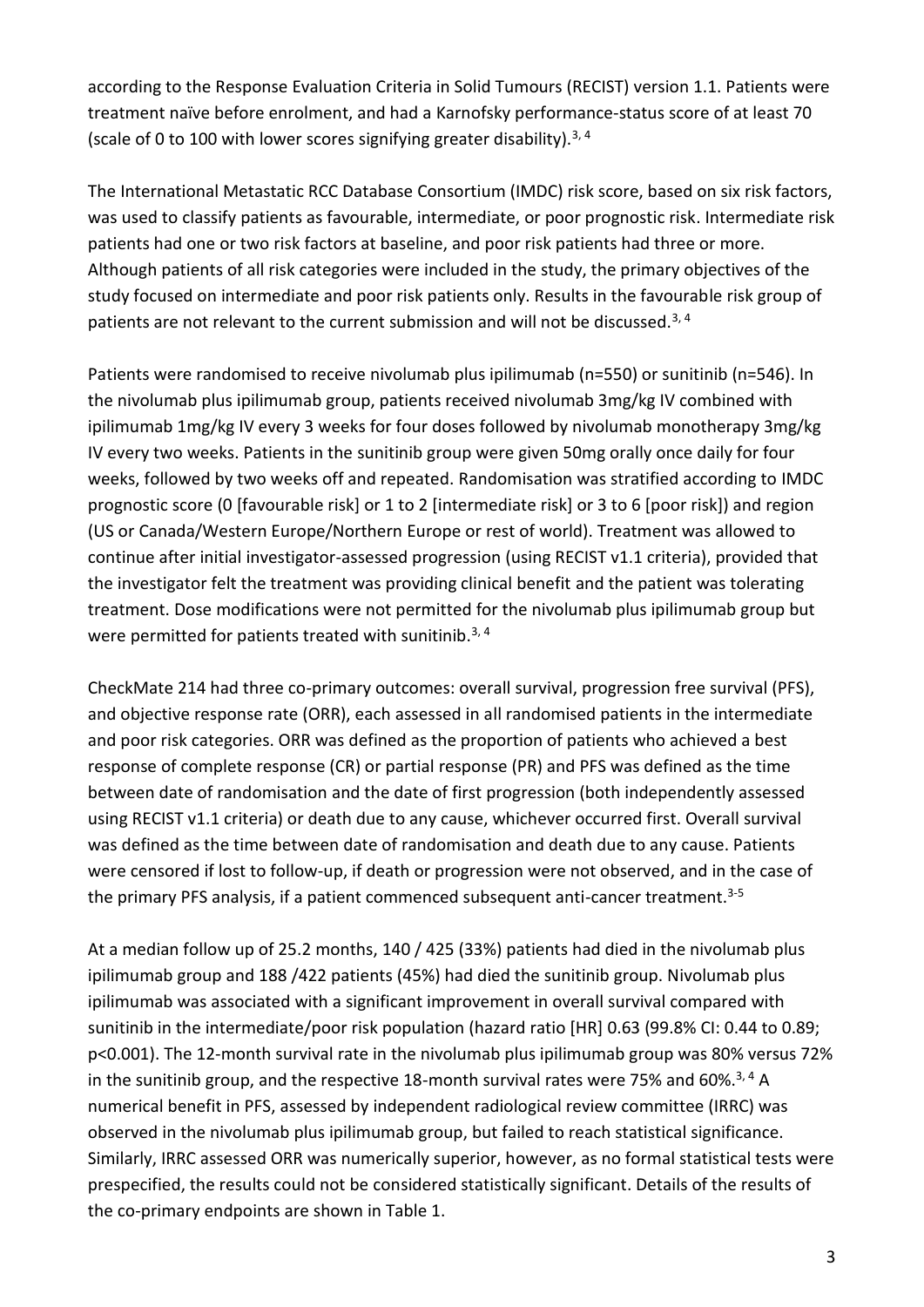|                                 | nivolumab plus ipilimumab                     | sunitinib   |  |
|---------------------------------|-----------------------------------------------|-------------|--|
|                                 | $n = 425$                                     | $n = 422$   |  |
| Median follow up of 25.2 months |                                               |             |  |
| <b>Median Overall Survival</b>  | Not reached                                   | 26.0 months |  |
|                                 | HR 0.63 (99.8% CI: 0.44 to 0.89; p<0.001)     |             |  |
| <b>IRRC</b> assessed median PFS | 11.6 months                                   | 8.4 months  |  |
| (following 456 PFS events)      | HR 0.82 (99.1% CI: 0.64 to 1.05; $p = 0.03$ ) |             |  |
| IRRC assessed ORR <sup>A</sup>  | 42%                                           | 27%         |  |
| (using RECIST v1.1 criteria)    |                                               |             |  |
| Confirmed best overall response |                                               |             |  |
| Complete response               | 9%                                            | 1%          |  |
| Partial response                | 32%                                           | 25%         |  |

### **Table 1. Co-primary outcome results from CheckMate 214 in intermediate/poor risk patients.**

IRRC = independent radiological review committee, PFS = progression free survival, ORR = objective response rate, RECIST = Response Evaluation Criteria in Solid Tumors, HR = hazard ratio, CI = confidence interval

A: ORR includes complete response and partial response.

Median time to response (TTR) was shorter in the nivolumab plus ipilimumab group compared with sunitinib in the intermediate/poor risk population (2.79 months versus 3.04 months). Furthermore, the median duration of response was not reached at the time of analysis in the nivolumab plus ipilimumab group compared with 18.17 months in the sunitinib group.<sup>4</sup>

Exploratory subgroup analyses were broadly supportive of nivolumab plus ipilimumab. The predefined subgroups included age, sex, race, region, baseline IMDC risk, Karnofsky performance status, previous nephrectomy, prior radiotherapy, and corrected calcium levels. All subgroup analyses favoured the combination for overall survival, whilst the majority of subgroups favoured nivolumab plus ipilimumab for PFS and ORR. Further exploratory analyses were conducted related to levels of PD-L1 expression, and showed that nivolumab plus ipilimumab was associated with longer overall survival across varying levels of PD-L1 expression.<sup>3</sup>

Health related quality of life (HRQoL) was assessed using three questionnaires: Functional Assessment of Cancer Therapy-General (FACT-G), the National Comprehensive Cancer Network (NCCN) Functional Assessment of Cancer Therapy – Kidney Symptom Index (FKSI-19) and the European Quality of Life 5 Dimensions questionnaire (EQ-5D).<sup>5</sup> All three questionnaires appeared to support the use of nivolumab plus ipilimumab over sunitinib. <sup>4</sup>

# Summary of evidence on comparative safety

In the CheckMate 214 study, the median duration of treatment was 7.8 months in both treatment groups. Any treatment-related adverse event (AE) was reported by 93% of patients in the nivolumab plus ipilimumab group (n=547) and 97% in the sunitinib group (n=535). In the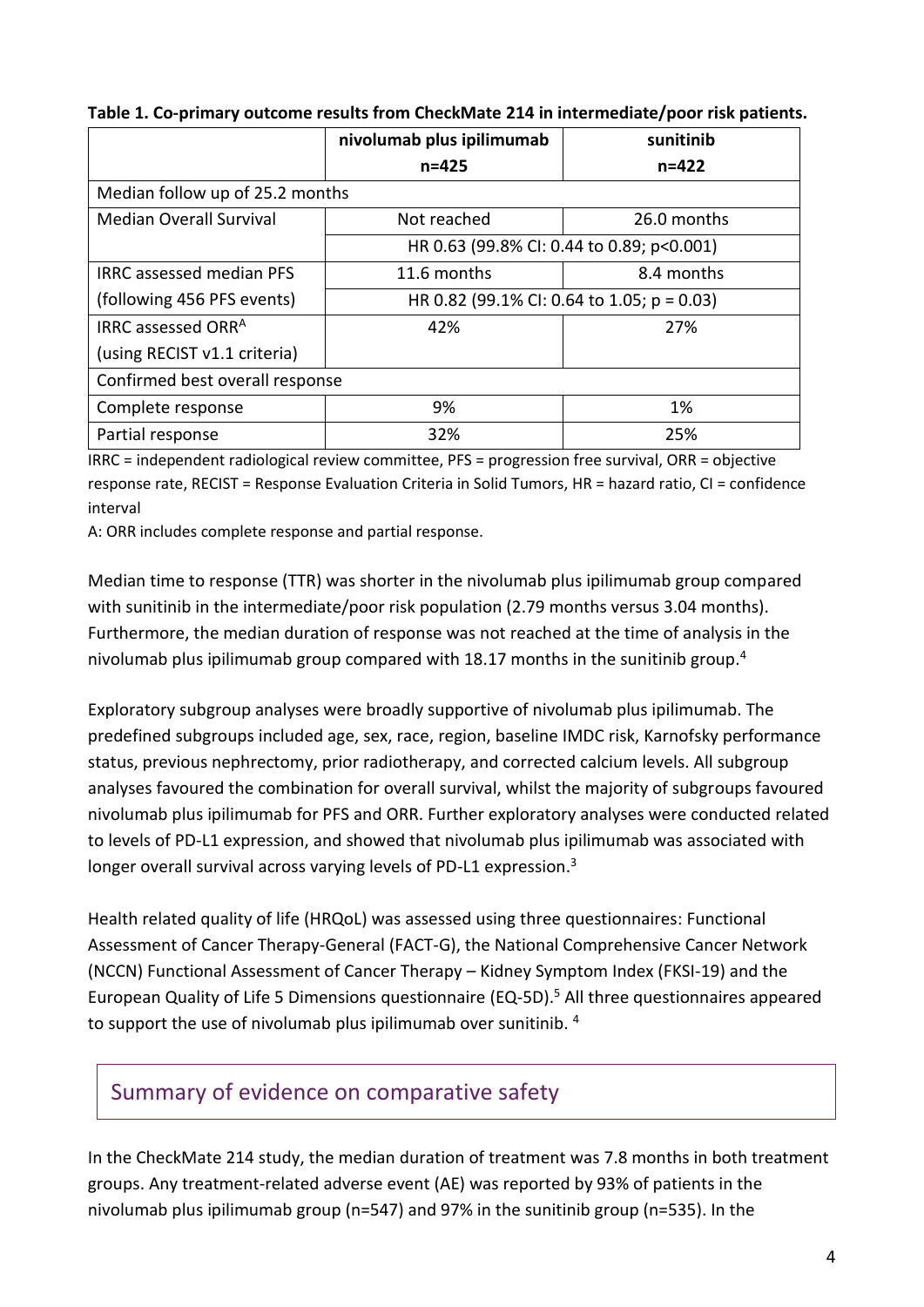nivolumab plus ipilimumab and sunitinib groups respectively, patients reporting a grade 3 or higher treatment-related AE were 46% versus 63%. The overall number of AEs (regardless of causality) that led to a dose delay or a dose reduction were 54% versus 43%, patients with a reported serious AE were 56% versus 40%, and patients discontinuing therapy due to an AE were 31% versus 21%.3, 4

The most commonly reported AEs in the nivolumab plus ipilimumab group (n=547) were fatigue (45%), diarrhoea (38%), pruritus (33%) and nausea (30%). In the sunitinib group (n=535), the most commonly reported AEs were diarrhoea (58%), fatigue (54%), palmar-plantar erythrodysesthesia syndrome (44%), hypertension (43%), nausea (43%) and dysgeusia (35%).<sup>3</sup> Immunotherapies such as nivolumab and ipilimumab have characteristically high incidences of immune-related AEs. In CheckMate 214, 80% (n=463) of patients treated with nivolumab plus ipilimumab (n=547) experienced a treatment-related immune-mediated AE. Of those 436 patients, 35% required treatment with high dose corticosteroids. The safety profiles observed for both treatments in the study were consistent with what has previously been reported in the literature. The EMA concluded that the safety profiles for the two treatments were very different, and that nivolumab plus ipilimumab appears to be less well tolerated than sunitinib.<sup>3</sup>

### Summary of clinical effectiveness issues

RCC is the most common type of kidney cancer accounting for approximately 90% of kidney neoplasms. It most commonly occurs between the ages of 60 and 70 years. Clear-cell RCC accounts for approximately 80% of RCC cases.<sup>6</sup> At the time of diagnosis approximately 25 to 30% of patients have metastatic disease with a 10% chance of 5-year survival.<sup>7</sup> Surgical resection is most commonly used in localised disease and targeted therapies are most commonly recommended in metastatic disease.<sup>3</sup> Median overall survival ranges from 8 months in patients with poor risk to 4 years in patients with a favourable IMDC risk score. Morbidity of advanced RCC is significantly affected by the extent and location of metastases.<sup>6</sup> SMC clinical experts advised that the tyrosine kinase inhibitors, pazopanib and sunitinib, are currently the first-line systemic treatment options for patients in all risk categories with advanced or metastatic RCC in Scotland. Tivozanib is also used in the same setting and has recently been accepted by SMC. The combination of nivolumab with ipilimumab is the first immunotherapy treatment licensed for use in first-line advanced RCC. Nivolumab monotherapy is accepted for use in Scotland for the treatment of advanced RCC in patients who have received prior therapy (SMC1188/16). Nivolumab plus ipilimumab meets SMC end of life criteria in this setting.

Nivolumab with ipilimumab was associated with a statistically significant advantage over sunitinib for median overall survival in treatment naïve patients with intermediate/poor-risk advanced RCC. The overall survival data are immature; 51% of patients had died at the point of the interim analysis and interpretation may be confounded by subsequent anti-cancer treatments (which was received by 39% and 54% of the nivolumab plus ipilimumab and sunitinib groups respectively).<sup>3</sup> Median PFS was found to be only partially supportive of the overall survival results.<sup>3-5</sup>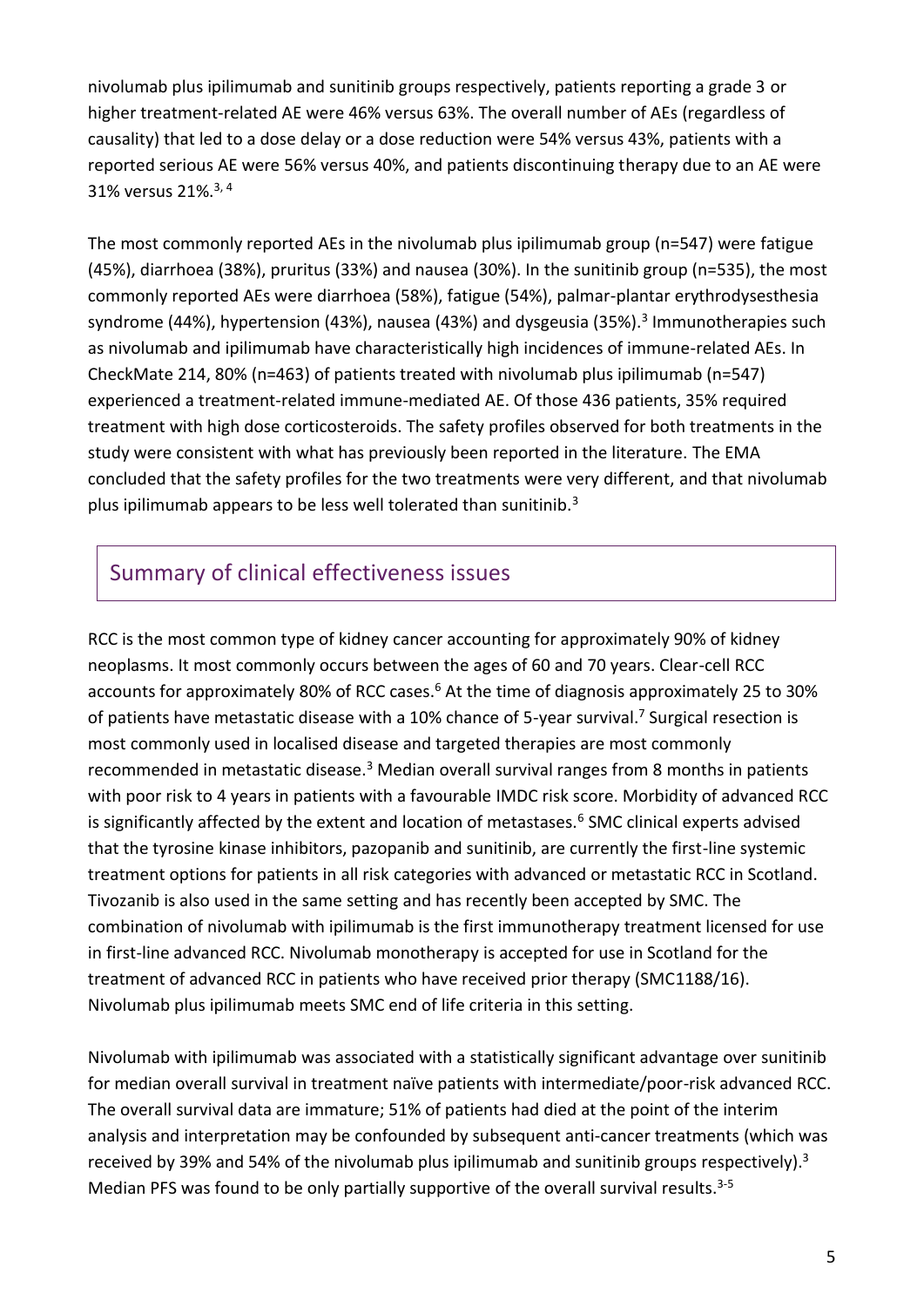The inclusion and exclusion criteria of the CheckMate 214 study reduce the generalisability to the Scottish population, particularly to patients with cardiovascular disease, central nervous system (CNS) metastases, or patients with non-clear cell RCC. The study included RCC patients with a clear cell component only, a subtype that approximately 80% of all RCC patients have. Therefore, there is uncertainty about the applicability of the results to patients with less common subtypes. However, the EMA state that the efficacy is not anticipated to be worse for patients with non-clear cell RCC. Nivolumab monotherapy has previously been shown to be effective in non-clear cell RCC.3, 6, 8, 9

CheckMate 214 was of open-label design, which may have biased assessment and reporting of efficacy, safety, and patient reported outcomes. The risk of assessment bias was mitigated by the use of independent review for all subjective co-primary endpoints. Sensitivity analyses of some efficacy outcomes were also conducted to provide further reassurance. There were further limitations of the Health Related Quality of Life (HRQoL) data, namely low response rates to questionnaires after one year, limited data presented for the intermediate/poor risk subpopulation, and the lack of specificity in the FKSI-19 instrument to detect immunotherapyrelated AEs.<sup>3</sup>

In the absence of direct comparative evidence with pazopanib, a relevant comparator in Scottish practice, the submitting company presented a Bucher indirect treatment comparison to compare nivolumab plus ipilimumab with pazopanib in patients with previously untreated, metastatic or advanced renal cell carcinoma. The indirect comparison was anchored by sunitinib, the common comparator in the CheckMate 214 and COMPARZ studies. Outcomes that were assessed included overall survival in intermediate/poor risk patients, and PFS in the intermediate risk subgroup, defined as the time between the date of randomisation and the first date of documented progression, as determined by independent review (as per RECIST), or death due to any cause, whichever occurred first. ORR, safety outcomes and quality of life outcomes were not included in the indirect comparison. For overall survival, nivolumab plus ipilimumab was superior to pazopanib and there was no significant difference in PFS between the two treatments. There were some limitations to the Bucher indirect treatment comparison. The two studies used different prognostic scoring tools. Although both studies had similar numbers of "intermediate" risk patients using different definitions, it is uncertain that baseline prognostic risk would have been the same had both studies used the same scoring tool. In addition, baseline characteristics differed between the two studies, as the number of Asian patients was proportionally greater in the COMPARZ study compared with the CheckMate 214 study. $4,10$  A further limitation of the ITC, was that the COMPARZ study was not powered to detect differences in overall survival or differences amongst the intermediate and poor risk subpopulations. The overall survival data from both studies used to conduct the ITC were immature. Lastly, the PFS analysis presented in the ITC only investigated intermediate risk patients for COMPARZ, and uncertainty remains for poor risk patients. Despite these limitations, the submitting company's conclusion of statistically significant overall survival benefit with nivolumab plus ipilimumab compared to pazopanib seems reasonable.

Clinical experts consulted by SMC considered that nivolumab in combination with ipilimumab is a therapeutic advancement due to significant improvements in overall survival, and numerical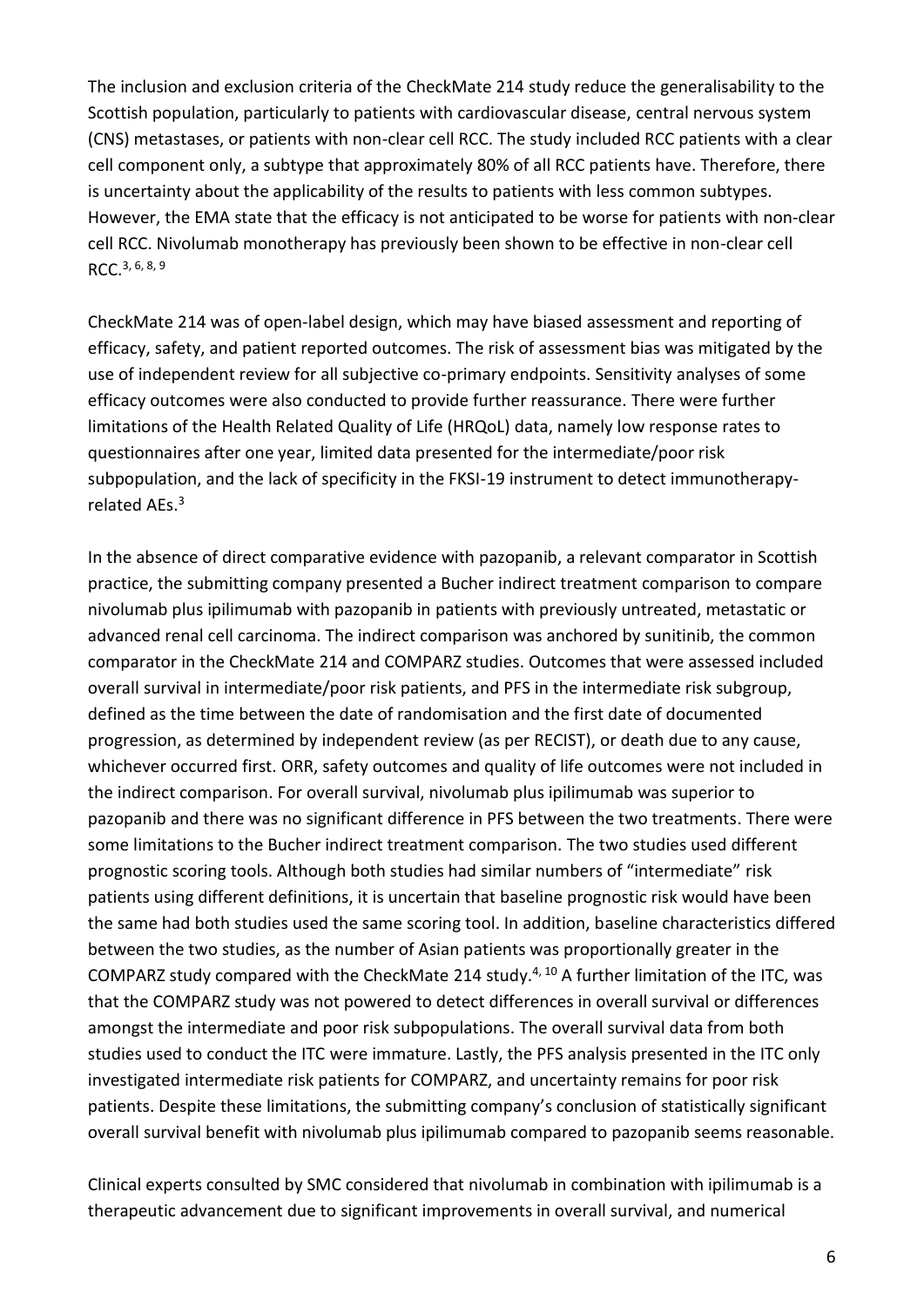improvements in objective response rate compared with current available treatments. They considered that the place in therapy for nivolumab plus ipilimumab would be as per the licensed indication, and would serve as an alternative to existing first-line treatment options for intermediate/poor risk advanced RCC patients. The introduction of nivolumab plus ipilimumab for this indication would have an impact on both the service and patient, as current standard of care involves the use of oral anti-cancer medications. Extra chair time at oncology units would be required as immunotherapy treatments are administered intravenously and would require close monitoring for AEs. For the patient, it would result in frequent hospital visits for administration.

## Summary of comparative health economic evidence

The company submitted a cost-utility analysis to evaluate nivolumab plus ipilimumab versus both sunitinib and pazopanib for intermediate/poor-risk patients with advanced renal cell carcinoma. SMC clinical experts confirmed the comparators are appropriate. The time horizon for the analysis was 40 years, which may be long given the study population. It was reduced in a scenario analysis to 25 years.

A cohort-level partitioned survival model was used, with six states including end of life and death, along with progression-free survival and post-progression survival both on and off-treatment. The cycle length was one week.

Clinical data were taken from the CheckMate 214 study for overall survival, progression-free survival (for which there were multiple different definitions) and time to treatment discontinuation. These data were modelled beyond the median trial follow up period of 25.2 months, in each case informed by statistical fit but predominantly chosen based on clinical expert input. In addition, it was assumed that over the longer term, those receiving a durable response with therapy would experience a 0.5 probability of receiving a long-term immunotherapy survival benefit. The appropriateness of this assumption is not clear.

Utility data were modelled based on EQ-5D-3L data collected in the study. The submitting company provided details from the CheckMate 214 study on the baseline utility score for each treatment, as well as the numbers of intermediate/poor-risk participants who provided data at each time point. A review of the wider evidence base was also conducted and the utility values appear consistent with the ranges reported in other published studies, but the difference between progression-free and post-progression states in the model seems underestimated compared to literature values, and the assumptions that informed the use of utility values on and off each treatment in the model (including the stepwise modelling process that led to the selection of these values) remain unclear and may be counter-intuitive. Nevertheless, the utility values used were not found to disproportionately affect the results in sensitivity analyses.

Disutilities associated with adverse events in the base case were assumed to be incorporated in these elicited utilities from the CheckMate 214 study. However, a scenario analysis considered the impact of applying disutilities separately based on the frequency of grade 3 and 4 treatment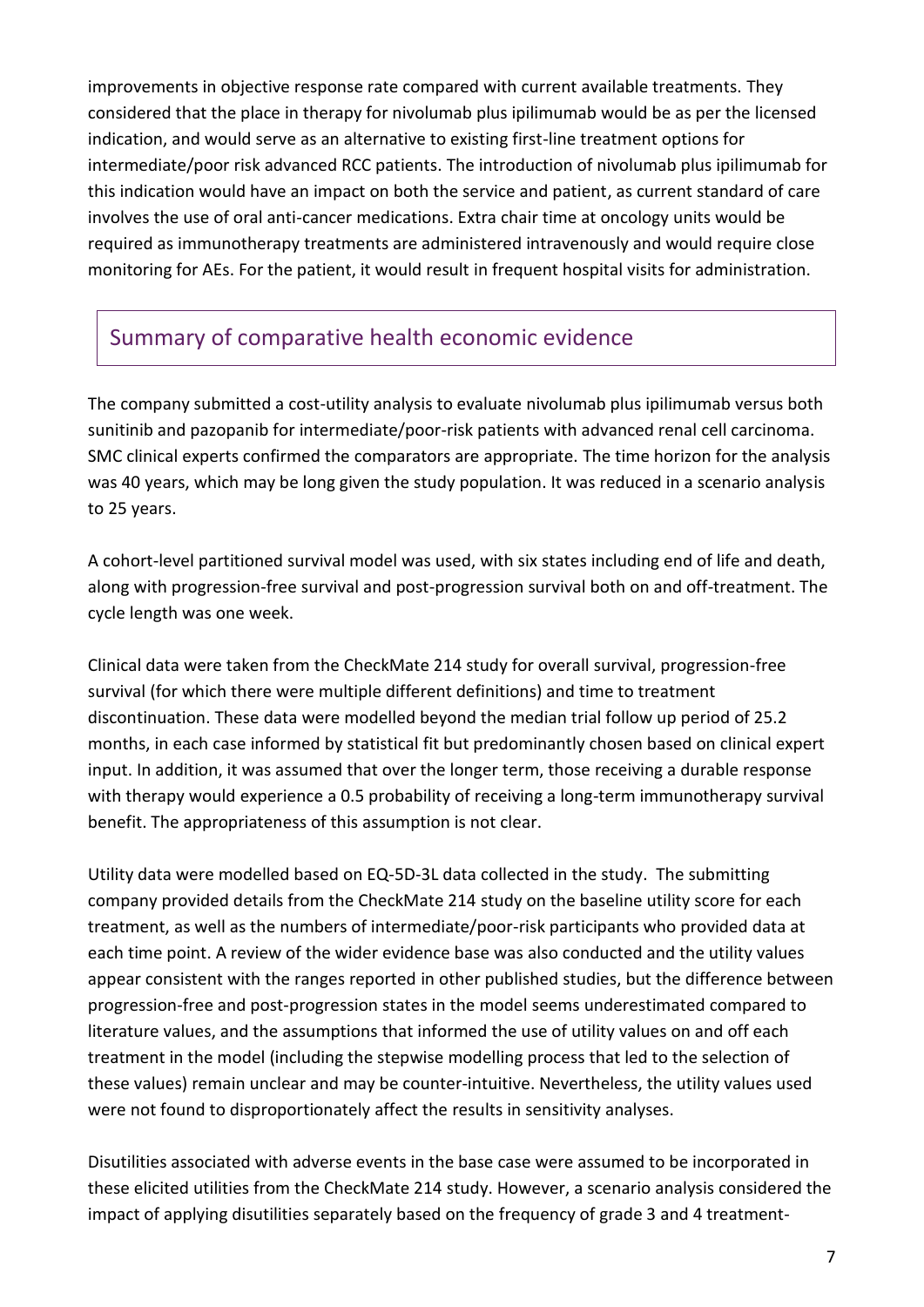related adverse events affecting 15% or more of the study population, and the estimated duration of each type of these events. This scenario analysis offers a conservative estimate of utilities by potentially double-counting disutilities associated with adverse events. Utilities used in the model are provided in table 2.

|                                                                            | <b>Nivolumab</b> | Sunitinib/ |
|----------------------------------------------------------------------------|------------------|------------|
|                                                                            | plus             | Pazopanib  |
|                                                                            | ipilimumab       |            |
| Progression Free Survival - On 1 <sup>st</sup> Line Treatment              | 0.793            | 0.751      |
| Progression Free Survival - Off 1 <sup>st</sup> Line Treatment             | 0.719            | 0.699      |
| Post-Progression Survival - On 1 <sup>st</sup> Line Treatment              | 0.793            | 0.751      |
| Post-Progression Survival - Off 1 <sup>st</sup> Line Treatment             | 0.719            | 0.699      |
| Post-Progression Survival On 2 <sup>nd</sup> line treatment with nivolumab | 0.798            | 0.798      |
| Post-Progression Survival On 2 <sup>nd</sup> line treatment with TKI/mTOR  | 0.762            | 0.762      |

#### **Table 2: Utility values used in the model**

Aside from medicines costs and their administration, costs included GP visits in both the progression-free and post-progression states. In addition, CT scanning costs and blood tests were included for those in the progression-free state whereas specialist nurse visits and analgesics were included once participants reached the post-progression state. The cost of treating treatmentrelated grade 3 and 4 adverse events were included and the cost of end-of-life treatment was applied when patients reached this state. The submitting company believes the items included in the costs associated with the progression-free and post-progression states are comprehensive for this population. The costs associated with second-line treatments were incorporated in the base case informed by clinical advice on the proportion of patients receiving each subsequent therapy. The impact of using study data was considered in scenario analysis but was not a key driver of the results.

Patient Access Schemes (PAS) for nivolumab and ipilimumab were proposed by the submitting company and assessed by the Patient Access Scheme Assessment Group (PASAG) as acceptable for implementation in NHSScotland. PASs are in place for sunitinib and pazopanib and these were included in the analysis by using an estimate of the PAS prices of sunitinib and pazopanib based on information that is in the public domain. The base case results are provided below.

| nivolumab plus ipilimumab vs sunitinib | <b>Costs</b> | <b>LYs</b> | <b>QALYs</b> | <b>ICER</b> |
|----------------------------------------|--------------|------------|--------------|-------------|
| nivolumab plus ipilimumab              | £98,746      | 7.83       | 4.36         |             |
| sunitinib                              | £61,195      | 4.48       | 2.67         |             |
| Incremental                            | £37,552      | 3.35       | 1.69         | £22,210     |
| nivolumab plus ipilimumab vs pazopanib |              |            |              |             |
| nivolumab plus ipilimumab              | £98,746      | 7.83       | 4.36         |             |
| pazopanib                              | £61,799      | 4.48       | 2.67         |             |
| Incremental                            | £36,948      | 3.35       | 1.69         | £21,855     |

#### **Table 3: Base case results**

LY= life-year, QALY = quality-adjusted life-year, ICER=incremental cost-effectiveness ratio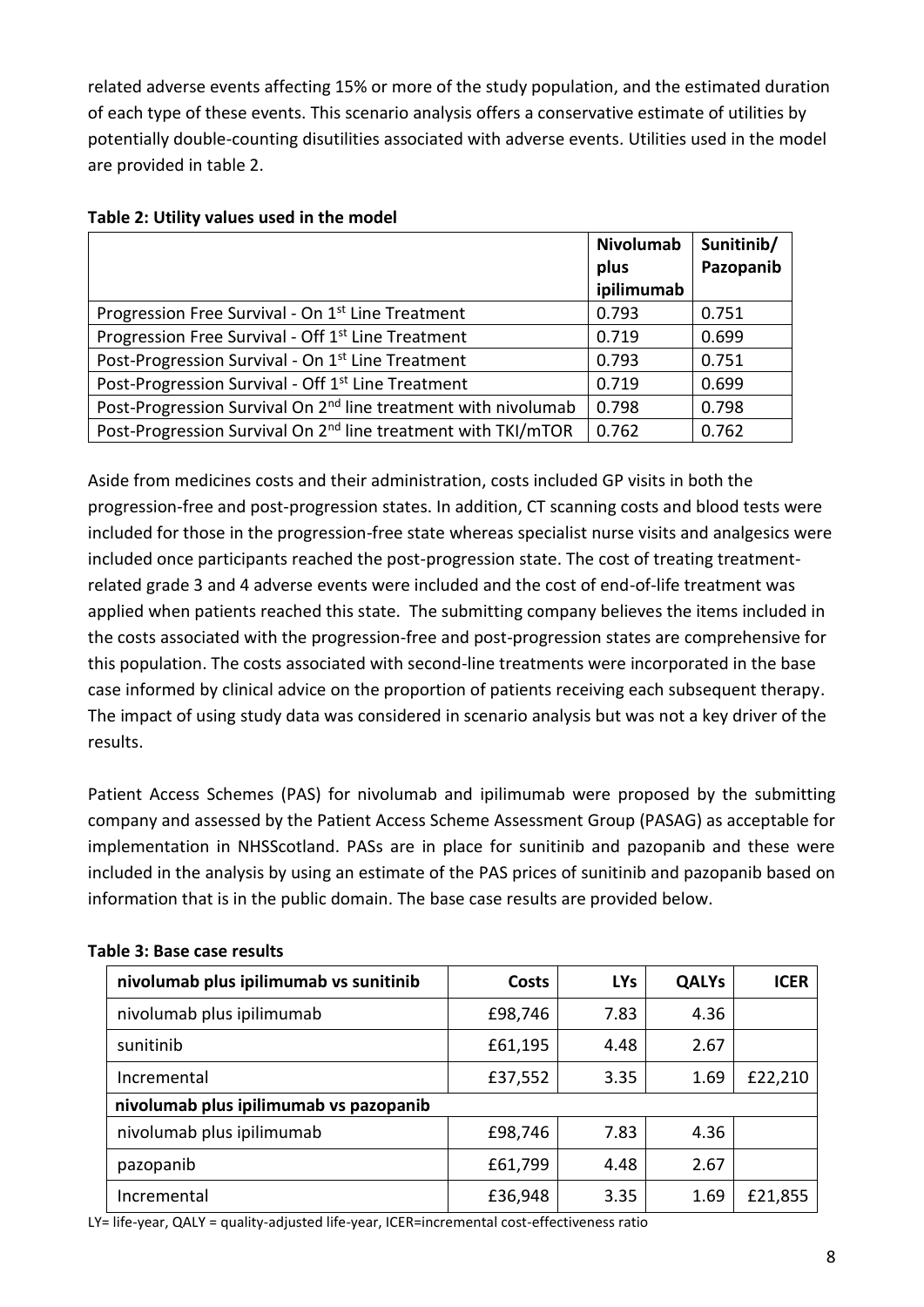One-way, probabilistic and scenario sensitivity analyses were undertaken. The one-way sensitivity analysis found that the model was sensitive to the choice of model used to extrapolate time to treatment discontinuation in the nivolumab plus ipilimumab group.

The scenario analyses found the ICER was lowered by changing a number of assumptions, most notably reducing the treatment stopping rule to 3 years, or assuming 100% of patients with a durable response would receive a long-term immunotherapy survival benefit. Conversely, changing modelling assumptions regarding the longer-term extrapolation of overall survival data, time to treatment discontinuation data, or excluding the probability that durable responders will receive a long-term immunotherapy survival benefit, raises the ICER. Key scenario analyses are provided in table 4.

|                                                   | Nivolumab plus   | Nivolumab plus   |
|---------------------------------------------------|------------------|------------------|
|                                                   | ipilimumab       | ipilimumab       |
|                                                   | versus sunitinib | versus pazopanib |
| <b>Base case</b>                                  | £22,210          | £21,855          |
|                                                   |                  |                  |
| Overall survival proportional hazards assumption  | £25,851          | £25,418          |
| fitting dependent log logistic model              |                  |                  |
| Time to treatment discontinuation fitted curve    | £24,653          | £24,279          |
| choice altered                                    |                  |                  |
| Probability of durable responders on nivolumab    | £25,734          | £25,335          |
| plus ipilimumab receiving long term               |                  |                  |
| immunotherapy benefit reduced from 50% to 0%      |                  |                  |
| Probability of durable responders on nivolumab    | £19,990          | £19,668          |
| plus ipilimumab receiving long term               |                  |                  |
| immunotherapy benefit raised from 50% to 100%     |                  |                  |
| Dosing method changed from 480 every 4 weeks      | £25,792          | £25,438          |
| for nivolumab to weight based 240 every 2 weeks.  |                  |                  |
| Treatment stopping rule changed from 5 years to 3 | £19,051          | £18,694          |
| years                                             |                  |                  |
| <b>Treatment stopping rule removed</b>            | £23,723          | £23,370          |
| Time horizon of 25 years and the probability of   | £26,647          | £26,234          |
| durable responders on nivolumab plus ipilimumab   |                  |                  |
| receiving long-term immunotherapy survival        |                  |                  |
| benefit is 0                                      |                  |                  |
| Time horizon of 25 years and overall survival     | £27,022          | £26,570          |
| proportional hazards assumption being dependent,  |                  |                  |
| log-logistic                                      |                  |                  |
| Time horizon of 25 years and the probability of   | £34,952          | £34,379          |
| durable responders on nivolumab plus ipilimumab   |                  |                  |

### **Table 4: Scenario Analyses**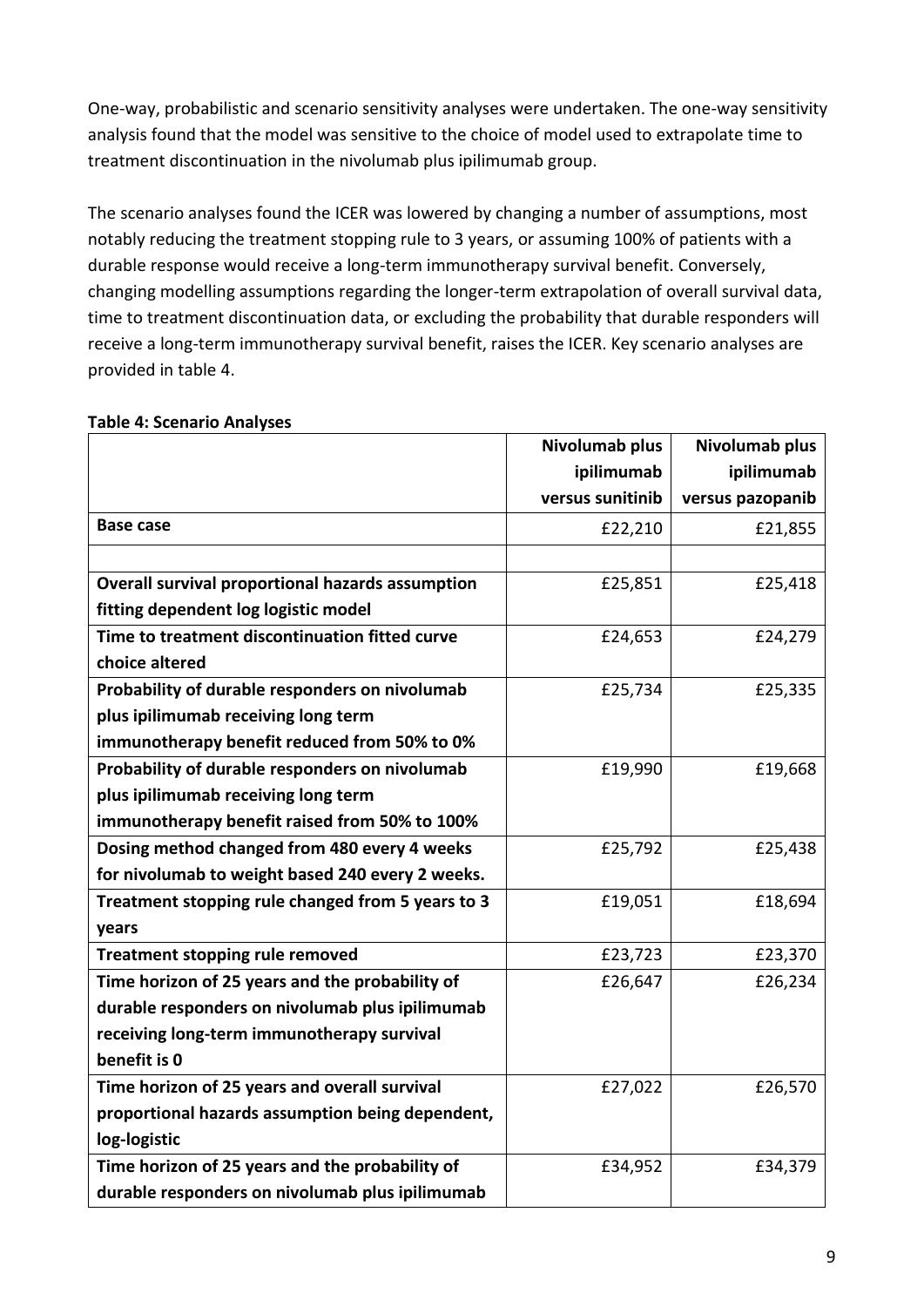| receiving long-term immunotherapy survival              |         |         |
|---------------------------------------------------------|---------|---------|
| benefit to 0 and overall survival proportional          |         |         |
| hazards assumption being dependent, log-logistic.       |         |         |
| The probability of durable responders on                | £33,906 | £33,350 |
| nivolumab plus ipilimumab receiving long-term           |         |         |
| immunotherapy survival benefit to 0 and overall         |         |         |
| survival proportional hazards assumption being          |         |         |
| dependent, log-logistic                                 |         |         |
| Time horizon of 25 years and log normal                 | £35,293 | £34,667 |
| distribution is used for sunitinib overall survival but |         |         |
| Gompertz is used for nivolumab plus ipilimumab          |         |         |

The main limitations with the analysis were:

- It was assumed in the model that 30.1% of patients treated with nivolumab plus ipilimumab would have a durable response and a probability of 0.5 of experiencing life expectancy similar to the general population. Given the immaturity of the overall survival data that informed the economic model and that these assumptions were largely based on clinical expert opinion, the results based on this are uncertain. However, further scenario analyses were provided showing the impact on the ICER of varying this assumption (to a zero rather than 0.5 probability) in combination with changes to other assumptions simultaneously.
- The length of the time horizon (40 years) may be unrealistic for an end-of-life treatment but this was reduced in the scenario analysis to 25 years. However, median survival in the intervention group had not been reached at the time of the analysis, and it is notable that previous submissions for this medicine have also considered time horizons of 40 years. Further scenario analyses were also provided showing the impact on the ICER of reducing the time horizon to 25 years in combination with changes to other assumptions simultaneously.
- Extrapolations appear to rely more predominantly on clinical expert input rather than statistical fit for each of the clinical outcomes included in the model and may not always be best when quantifying longer-term outcomes. However, alternative statistical fits were tested in scenario analysis, including in combination with changes to other assumptions and the results were not overly sensitive to alternative curves.
- There was a lack of detail provided about the utilities data from the CheckMate 214 study and underlying assumptions about progression-free and post-progression utility are not available. However, the values were tested in sensitivity analyses and did not have a significant impact on the ICER.
- The list of resources used in the progression-free and post-progression states appears scant, but the submitting company has reiterated that they consider it to be comprehensive for this population.

The Committee also considered the benefits of nivolumab plus ipilimumab in the context of the SMC decision modifiers that can be applied when encountering high cost-effectiveness ratios and agreed that the criterion for a substantial improvement in life expectancy was satisfied.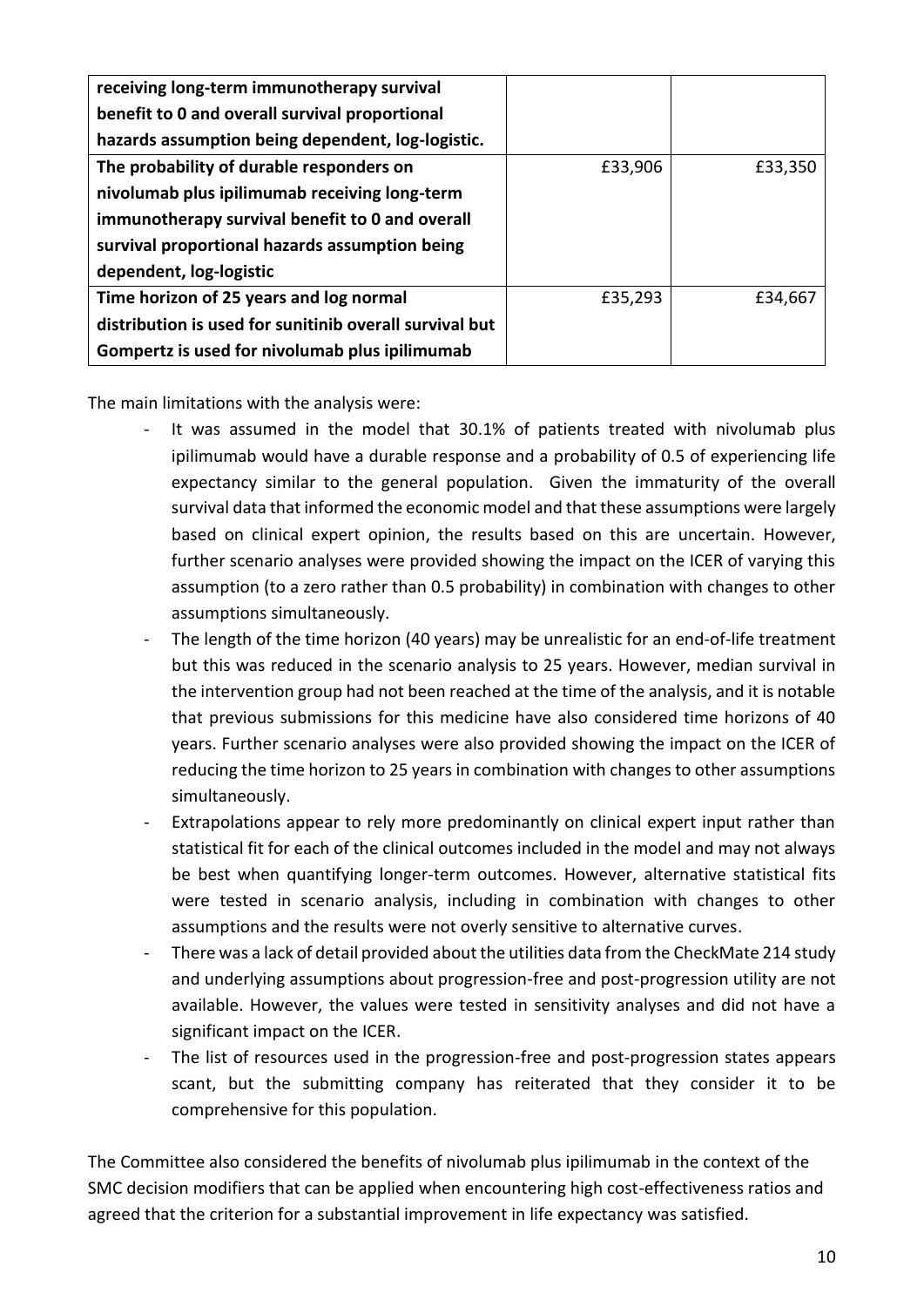After considering all the available evidence and after application of the appropriate SMC modifiers, the Committee accepted nivolumab plus ipilimumab for use in NHSScotland.

### Summary of patient and carer involvement

The following information reflects the views of the specified Patient Groups.

- We received patient group submissions from Kidney Research UK, the Kidney Cancer Support Network (KCSN) and Kidney Cancer Scotland. All three organisations are registered charities.
- Kidney Research UK has received 15.5% pharmaceutical company funding in the past two years, including from the submitting company. KCSN has received 34% pharmaceutical company funding in the past two years, including from the submitting company. Kidney Cancer Scotland has received 11.5% pharmaceutical company funding in the past two years, including from the submitting company.
- Advanced RCC is a devastating incurable disease. Diagnosis can be delayed or missed because some symptoms are similar to the symptoms of other conditions, which can leave patients confused, angry and frustrated. Symptoms can include: extreme tiredness, weight loss, back pain, high temperatures, night sweats, anaemia and high blood pressure, all of which make daily living difficult. The majority of patients are forced to give up work. This can bring with it enormous financial pressures and precipitate psychological problems; depression, and loss of confidence and self-worth.
- There are few effective treatment options for this rare cancer. Current treatments are extending life but can have severe side effects which affect quality of life for patients and carers.
- Any new treatment that offers an improved response rate, offers patients with RCC hope for the future. The side-effect profile of the new treatment is described as manageable and the patient groups report that patients are willing to accept more adverse events for a greater survival benefit. Additionally, the administration of the new treatment may reduce impact on carers as they don't have to oversee the alternative oral medication. Although patients have to travel to hospital for infusion every two weeks, this means they can be monitored and have the opportunity to meet other patients.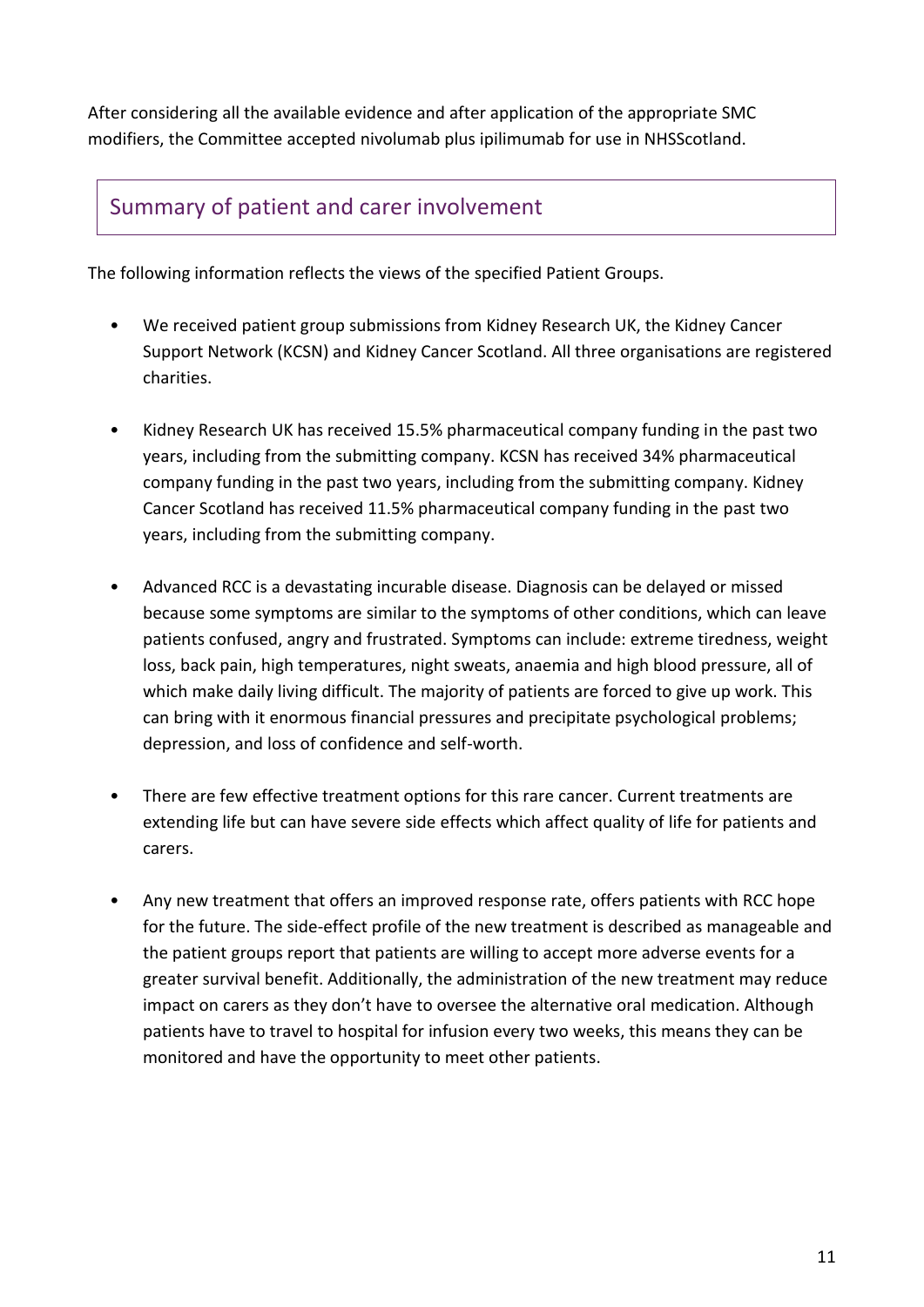### Additional information: guidelines and protocols

The European Society of Medical Oncology (ESMO) produced a clinical practice guideline in 2016 titled 'Renal cell carcinoma: ESMO Clinical practice guidelines for diagnosis, treatment and followup' which was updated in 2017. The guideline advises partial or radical nephrectomy for patients with local or locoregional RCC. Radiofrequency ablation, cryoablation and active surveillance are alternative options for some patient groups. Radical nephrectomy is suggested for patients with locally advanced disease. For the management of patients with metastatic disease the guideline notes that the recommendations primarily relate to patients with clear cell histology, as most studies were conducted in this group of patients. For patients with metastatic disease and good or intermediate prognosis; sunitinib or pazopanib monotherapy (most commonly used), or bevacizumab with interferon are recommended first line treatments. High dose interleukin-2, sorafenib and low dose interferon with bevacizumab are listed as alternative first line treatment options. For patients with a poor prognosis temsirolimus is the preferred option with sunitinib, pazopanib and sorafenib as alternative options. Best supportive care is also a management option in patients with poor prognosis.<sup>11</sup> These recommendations pre-date the licensing of nivolumab plus ipilimumab or cabozantinib for use in treatment naïve patients with advanced RCC.

The European Association of Urology (EAU) guidelines on renal cell carcinoma were most recently updated in 2018. The recommendations in this guideline for the first line treatment of metastatic clear cell RCC are more recent than in the ESMO recommendations above. This guideline advises the use of ipilimumab plus nivolumab in treatment-naïve patients with clear-cell metastatic RCC of IMDC intermediate and poor risk, stating that this combination leads to superior survival compared to sunitinib (the evidence to support this recommendation is considered strong). It also recommends cabozantinib and sunitinib for this patient group (evidence considered weak) and pazopanib is recommended to use it patients with IMDC intermediate risk only (evidence considered weak). Sunitinib and pazopanib are recommended for IMDC favorable risk disease (evidence considered strong). Sunitinib is recommended for patients requiring treatment for nonclear cell RCC.<sup>12</sup>

### Additional information: comparators

Sunitinib and pazopanib are the relevant comparators for treatment-naïve advanced RCC patients with intermediate or poor risk as per IMDC in Scottish practice.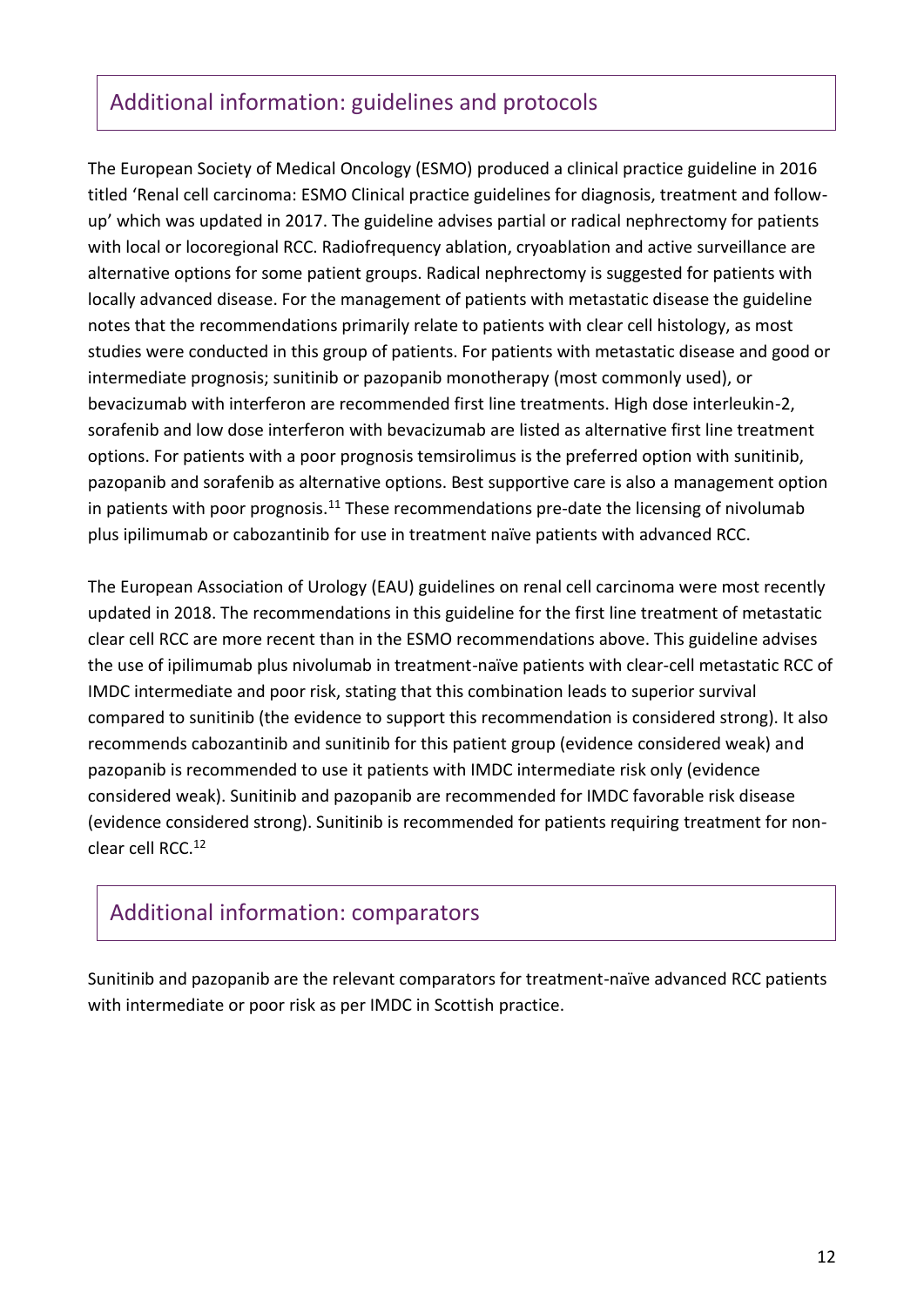# Cost of relevant comparators

| Medicine                  | Dose Regimen                                                                                                                                                                                                                                                                                             | Cost per year $(f)$ |
|---------------------------|----------------------------------------------------------------------------------------------------------------------------------------------------------------------------------------------------------------------------------------------------------------------------------------------------------|---------------------|
| nivolumab plus ipilimumab | 3mg/kg nivolumab<br>intravenously and 1mg/kg<br>ipilimumab intravenously<br>every 3 weeks for the first 4<br>doses.<br>This is then followed by a<br>second phase in which<br>nivolumab monotherapy is<br>administered intravenously<br>at either 240 mg every 2<br>weeks or at 480 mg every 4<br>weeks. | 93,192              |
| pazopanib                 | 800mg orally daily                                                                                                                                                                                                                                                                                       | 27,203              |
| sunitinib                 | 50mg orally daily for four<br>weeks followed by a 2-week<br>treatment free period to<br>complete a six week cycle                                                                                                                                                                                        | 27,203              |

*Doses are for general comparison and do not imply therapeutic equivalence. Costs from BNF online on 28 February 2019. Costs calculated using the full cost of vials/ampoules assuming wastage. Costs do not take any patient access schemes into consideration. Doses are based on body weight of 70kg.*

# Additional information: budget impact

The number of patients assumed to be eligible was 106 in year 1 rising to 120 by year 5 to which confidential uptake rates were applied.

SMC is unable to publish the with PAS budget impact due to commercial in confidence issues. A budget impact template is provided in confidence to NHS health boards to enable them to estimate the predicted budget with the PAS.

*[Other data were also assessed but remain confidential.\\*](https://www.scottishmedicines.org.uk/media/3572/20180710-release-of-company-data.pdf)*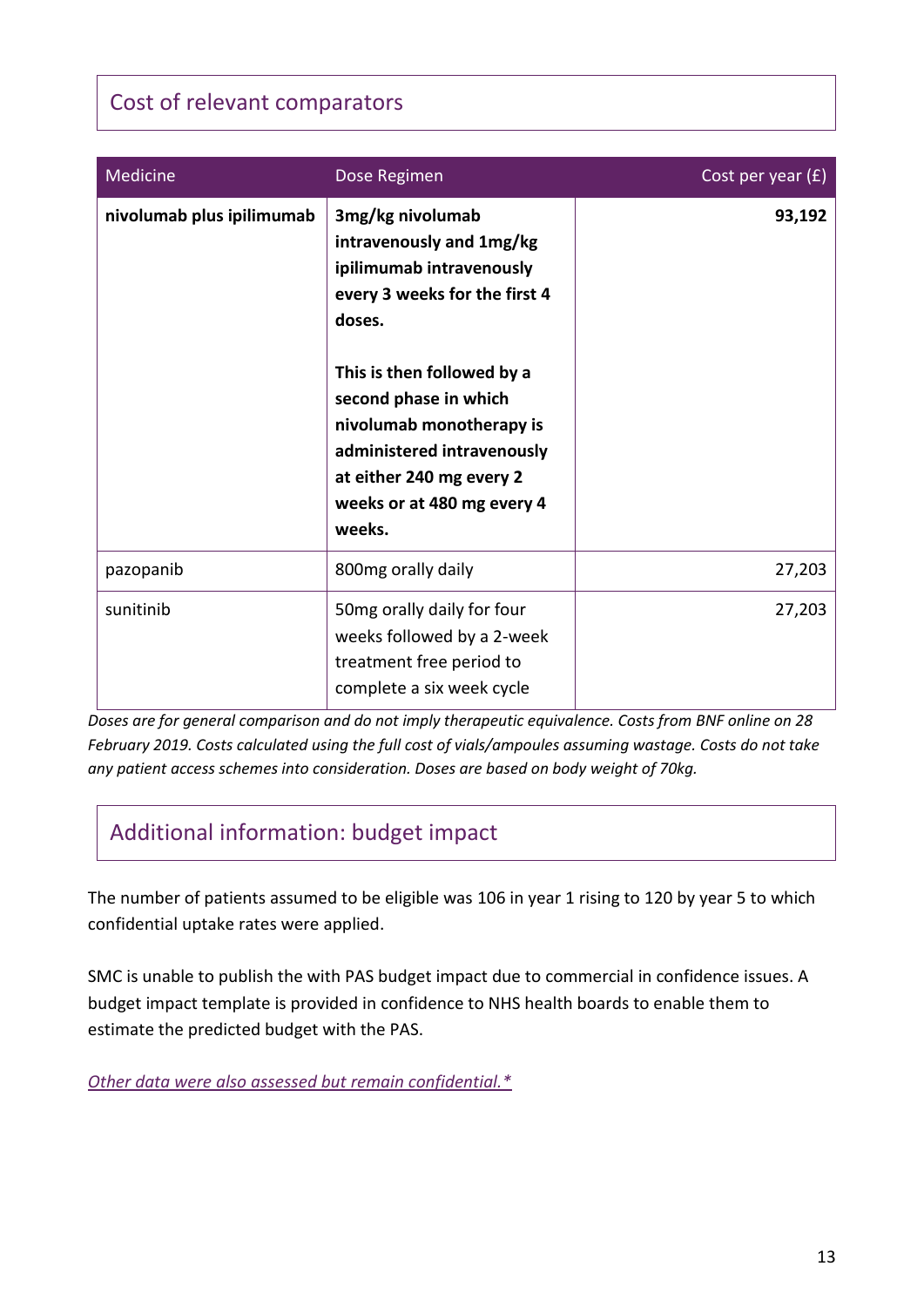### **References**

1. Bristol-Myers Squibb. Nivolumab 10 mg/mL concentrate for solution for infusion (OPDIVO). Summary of Product Characteristics. Bristol-Myers Squibb Pharmaceuticals Limited. Electronic Medicines Compendium [www.medicines.org.uk/emc/.](file:///C:/Users/jenniferhi/AppData/Local/Microsoft/Windows/Temporary%20Internet%20Files/Content.Outlook/FTPVXMFR/www.medicines.org.uk/emc/) Last updated 21 February 2019. [cited; Available from: [https://www.medicines.org.uk/emc/product/6888.](https://www.medicines.org.uk/emc/product/6888)

2. Bristol-Myers Squibb. Ipilimumab 5 mg/ml concentrate for solution for infusion (YERVOY). Summary of Product Characteristics. Bristol-Myers Squibb Pharmaceuticals Limited. Electronic Medicines Compendium [www.medicines.org.uk/emc/](file:///C:/Users/jenniferhi/AppData/Local/Microsoft/Windows/Temporary%20Internet%20Files/Content.Outlook/FTPVXMFR/www.medicines.org.uk/emc/) Last updated 21 February 2019.

3. European Medicines Agency (EMA). European Public Assessment Report. Nivolumab (OPDIVO). EMEA/H/C/WS1278. 15 November 2018. [www.ema.europa.eu.](file:///C:/Users/jenniferhi/AppData/Local/Microsoft/Windows/Temporary%20Internet%20Files/Content.Outlook/FTPVXMFR/www.ema.europa.eu) [cited; Available from: [https://www.ema.europa.eu/en/medicines/human/EPAR/opdivo.](https://www.ema.europa.eu/en/medicines/human/EPAR/opdivo)

4. Motzer RJ, Tannir NM, McDermott DF, Aren Frontera O, Melichar B, Choueiri TK*, et al.* Nivolumab plus ipilimumab versus sunitinib in advanced renal-cell carcinoma. N Engl J Med. 2018;378(14):1277-90.

5. Motzer RJ, Tannir NM, McDermott DF, Aren Frontera O, Melichar B, Choueiri TK*, et al.* Nivolumab plus ipilimumab versus sunitinib in advanced renal-cell carcinoma Study Protocol. N Engl J Med. 2018;378(14):1277-90.

6. European Medicines Agency. European public assessment report cabozantinib (Cabometyx) EMA/235286/2018 2018 2018. Report No.

7. The European Medicines Agency (EMA). Euopean public assessment report tivozanib (Fotvida) EMA/CHMP/437168/2017

[http://www.ema.europa.eu/docs/en\\_GB/document\\_library/EPAR\\_-](http://www.ema.europa.eu/docs/en_GB/document_library/EPAR_-_Public_assessment_report/human/004131/WC500239035.pdf)

Public assessment report/human/004131/WC500239035.pdf. 2017.

8. DynamedPlus. Renal cell carcinoma. 2018 [cited; Available from:

[http://www.dynamed.com.knowledge.idm.oclc.org/login.aspx?direct=true&site=DynaMed&id=11](http://www.dynamed.com.knowledge.idm.oclc.org/login.aspx?direct=true&site=DynaMed&id=114704) [4704.](http://www.dynamed.com.knowledge.idm.oclc.org/login.aspx?direct=true&site=DynaMed&id=114704)

9. Koshkin VS, Barata PC, Vogelzang NJ, Pal SK, Hsu J, Allman KD*, et al.* Nivolumab treatment for patients with non-clear cell renal cell carcinoma: A multicenter retrospective analysis. Journal of Clinical Oncology. 2017;35(15\_suppl):4586-.

10. Guo J, Jin J, Oya M, Uemura H, Takahashi S, Tatsugami K*, et al.* Safety of pazopanib and sunitinib in treatment-naive patients with metastatic renal cell carcinoma: Asian versus non-Asian subgroup analysis of the COMPARZ trial. Journal of hematology & oncology. 2018;11(1):69. Epub 2018/05/24.

11. Escudier B, Porta C, Schmidinger M, Rioux-Leclercq N, Bex A, Khoo V*, et al.* Renal cell carcinoma: ESMO Clinical Practice Guidelines for diagnosis, treatment and follow-up. Ann Oncol. 2016;27(Suppl 5):v58-v68. Epub 2016/09/25.

12. Ljungberg B. AL, Bensalah K., et al. Renal Cell Carcinoma Guideline (2017) European Association of Urology. 2017 [cited 13 February 2018]; Available from: [http://uroweb.org/guideline/renal-cell-carcinoma/#1.](http://uroweb.org/guideline/renal-cell-carcinoma/#1)

13. National Institute for Health and Care Excellence. Bevacizumab (first-line), sorafenib (firstand second-line), sunitinib (second-line) and temsirolimus (first-line) for the treatment of advanced and/or metastatic renal cell carcinoma. NICE technology appraisal guidance 178. Available at [http://www.nice.org.uk/Guidance/TA178.](http://www.nice.org.uk/Guidance/TA178) 2009.

14. National Institute for Health and Care Excellence. Sunitinib for the first-line treatment of advanced and/or metastatic renal cell carcinoma. NICE technology appraisal guidance TA169. Available at [http://www.nice.org.uk/Guidance/TA169.](http://www.nice.org.uk/Guidance/TA169) 2009.